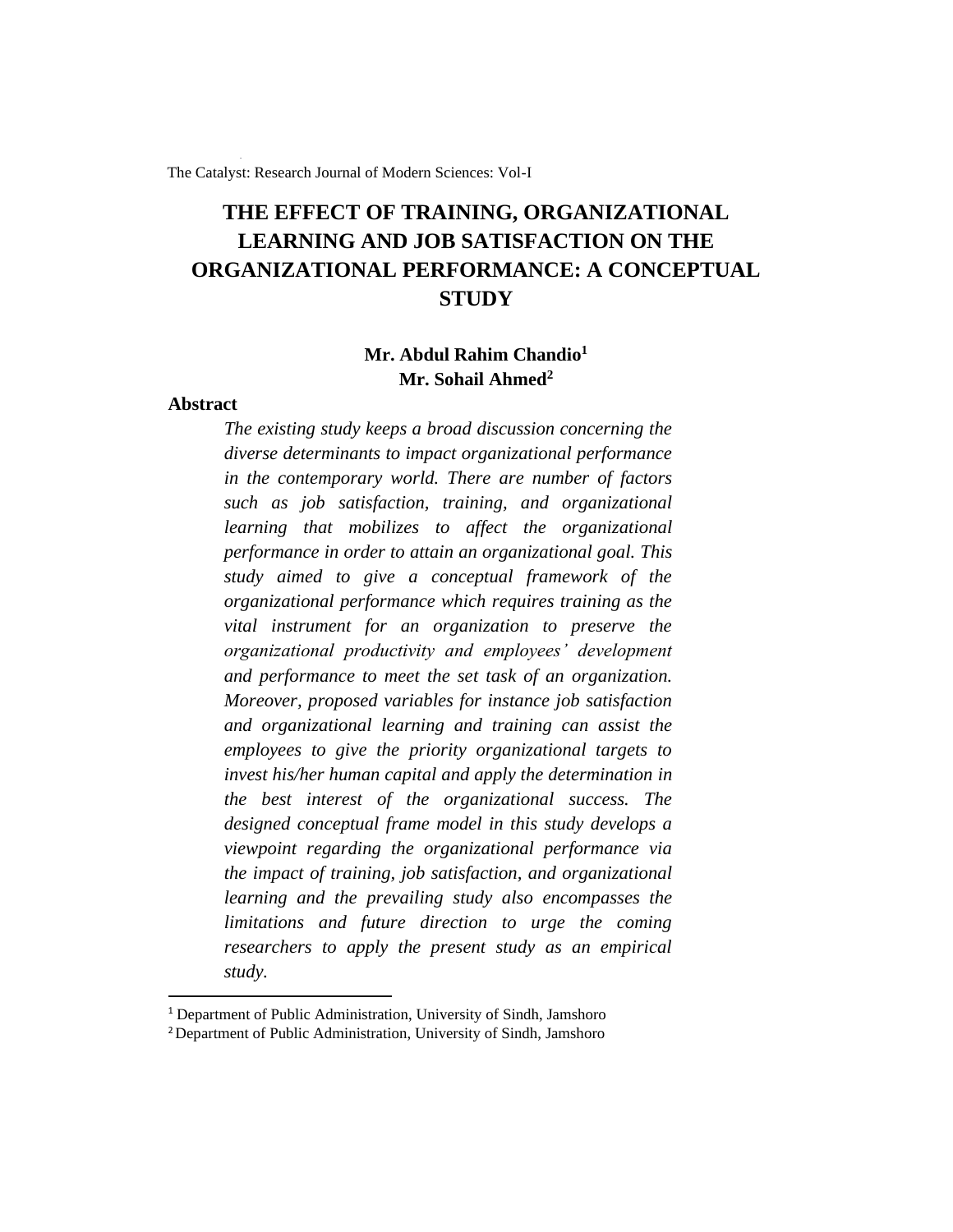**34** *The Catalyst*

**Key words:** *Organizational Performance, Job Satisfaction, Training, Organizational Learning.*

## **1. Introduction**

The prevailing study keeps a broad debate in the contemporary world for researchers in an appropriate means to ensure organizational performance and employees' productivity. Training concerning the employees and job satisfaction are the key antecedents for achieving an organizational goal. In the extant study, literature considers that job satisfaction and training improve organizational performance (Jaworski, et al., 2018; Kraiger, 2003). Training improves the employees' skills and develops the human capital that results to succeed to achieve the common goal of an organization. Training is the significant instrument and an effective weapon for the organization to restore all the performance of employees in the way of organizational development and its success (Jaworski, et al., 2018; Elnaga and Imran 2013). Likely, the researcher argues that training deeply affects the employee's jobs satisfaction that results to benefit the worker by means of his/her incentives and job performance in an organization (Jaworski, et al., 2018; Malik, and Kanwal, 2018). It is the training that ensures the employee's performance and provision of empowerment of a worker to adopt the innovative technology and another versatile mode of doing in an organization which makes the workforce more productive and goal-oriented to succeed the organizational performance. Earlier studies advocate the training as to be a major tool for enhancing organizational performance and productive role of employees (Malik, and Kanwal, 2018; Elnaga and Imran 2013; Kraiger, 2003). Hence, it is investigating training and development improve performance of employee and management as the prevailing study highlight the effect of training, job satisfaction, and organizational learning on organizational performance which ensure the provision of a suggestion as to how an organization can get better its performance via above-proposed determinants.

Training is the overall development of employees that inculcate the innovative skills, knowledge, strategy, vision, experience, and ability in the employees that makes him/her more capable to carry out the work in an organization in a productive means (Prasad, et al., 2019). Training is a result-oriented service that improves firm internal and external performance and develops human capital and ensures the quality of employees in the organization. Thus the designed assumption as training supports and stimulates the significance of training to perform a pivotal role in the progress of two as the major bases of competitive advantage and productivity for the organization as its human capital and the firm knowledge (Elnaga and Imran 2013; Kraiger, 2003). Moreover, there is an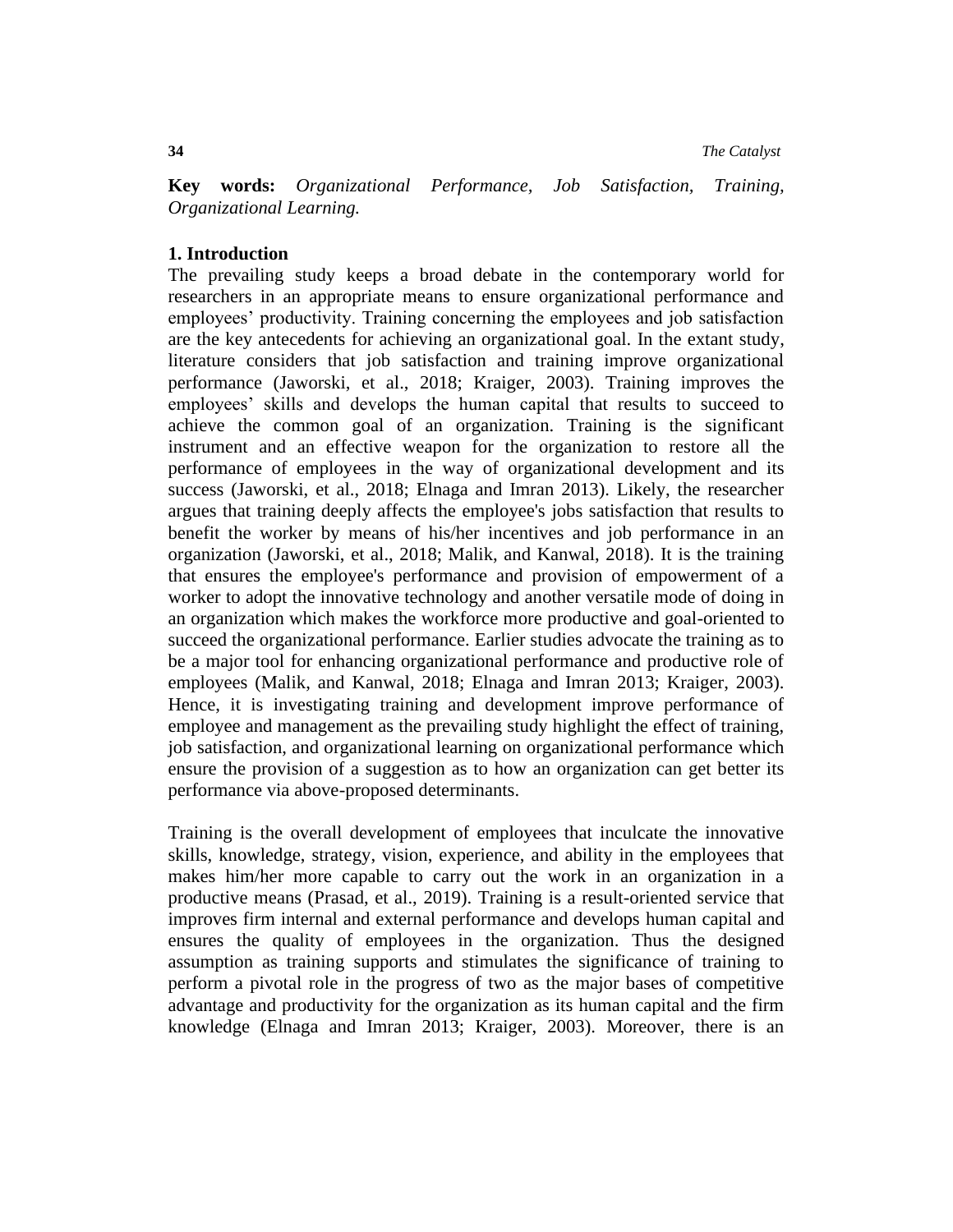imperative linkage between organizational performance and job satisfaction in the multifarious studies which is unusual and practical and theoretical studies lack the crystal-clear response to the real nature and strong point of the association between organizational performance and job satisfaction (Segal, 2017; Elnaga and Imran 2013; Kraiger, 2003). However, few studies have revealed positive linkages between organizational performance and job satisfaction (Segal, 2017), and there is a number of studies which go to contrary to these results, as other researchers have not found any statistically significant relationship between these two constructs. In addition to this, the prevailing studies support the positive association between organizational learning and organizational performance. In this way, the study conducted by Brockman et al., (2003) revealed that organizational learning draws attention to the vital role in an organization's success and its performance and employees' fruitful services to be invested in the best interest of the organization. The proposed determinants in the study aim to discuss the impacts of training, organizational learning and job satisfaction on the organizational performance that can provide a platform and deep literature regarding their meaning, significance, and the association between these factors.

This conceptual study commences the review of the extant literature regarding the associations among organizational learning, job satisfaction, training, and organizational performance. Afterward, the conceptual model of this study proposes that links its four variables. Earlier researches gave a significant association between training, job satisfaction and employee performance with the organizational firm as stimulating to bring benefits to firms by positively impacting on the firms performance via development of workers skill, knowledge, and degree of reliability (Prasad, et al., 2019; Malik, and Kanwal, 2018; Segal, 2017). On the bases of proposed model hypotheses have been formulated. Furthermore, researchers provided support for the development of the given proposed model of this study. Finally, limitations and future directions are given.

## **2. Research Problem**

This study aims to discover and highlight the need to administer the impact of the behavior factors (training, organizational learning and job satisfaction) to impact organizational performance. Henceforth, these factors pose a unique position in order to play the role catalysts in the way to discuss the significance, scope, and relationship with dependent variable organizational performance. Keeping view of the problem concerning the developed scope of the prevailing study following problems can be encircled.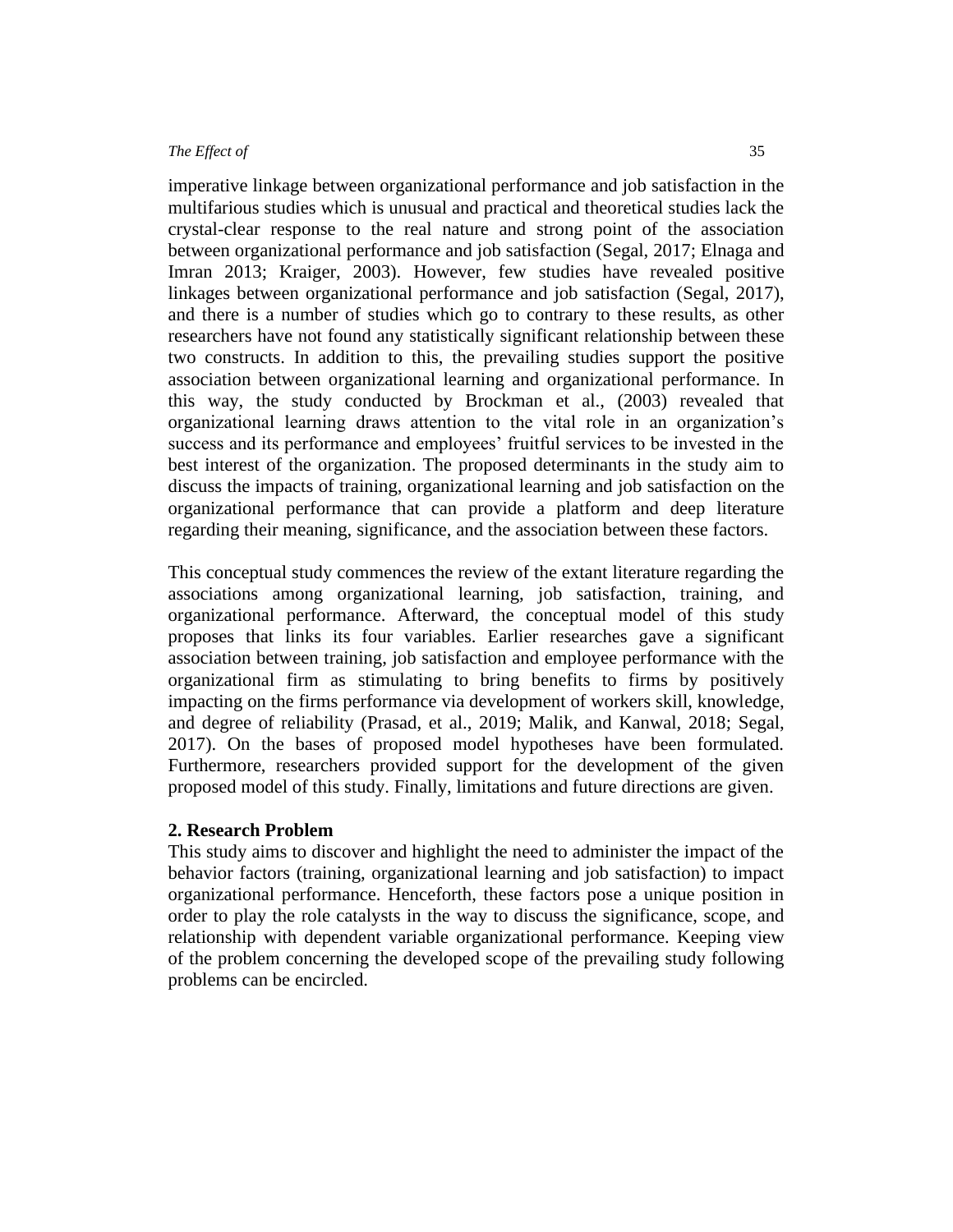- Training is a mechanism through which promote the skills, competency, and knowledge to employees in order to perform a job effectively. Overall, training affects the organizational performance that results to generate competitiveness and firm's performance. Whereas the contemporary scientific age training could not occupy an effective and significant position in third world nations. Likely, research argues that majority of the world governments fails to recognize the vitality and importance of training in the way to encourage the productivity of workers and firm's performance that results due to slow down of the financial and other organizational incentives to carry out the training budgets (Elnaga, and Imran, 2013).
- Organizational learning is a benefiting process to organizational performance. Henceforth, research urges to make organizational learning effective vehicle to comprehend the contradicting and solving the historical experience of an organization (Levitt, and March 1988). Moreover, the significance of organizational learning also occupies the due place due to the constant interaction of worker in the workplace and ongoing change in the organization also urges to prefer organizational learning.
- Job satisfaction is the degree of the reliability of the worker toward designed task in an organization which also deeply impacts the organizational performance. Firms pay attention to employees' satisfaction whereas the failures of job satisfaction encircle the major factors of the lack of financial compensation, positive attitude, and adequate training in order to make worker knowledge-empowered.

On the basis of the above discussion, the importance of the function of the current study is to produce the answer to the following research question.

## **3. Research Questions**

How the behavioral factors (training, organization all earning and job satisfaction) affect the organizational performance?

Moreover, finding the answer as above mentioned research question, as the existing study places of interest of the critical review concerning the under consideration to comprehend the phenomenon fully as to how an efficient and effective training, job satisfaction and organizational learning lead to superior organizational performance and the firm's higher performance returns with the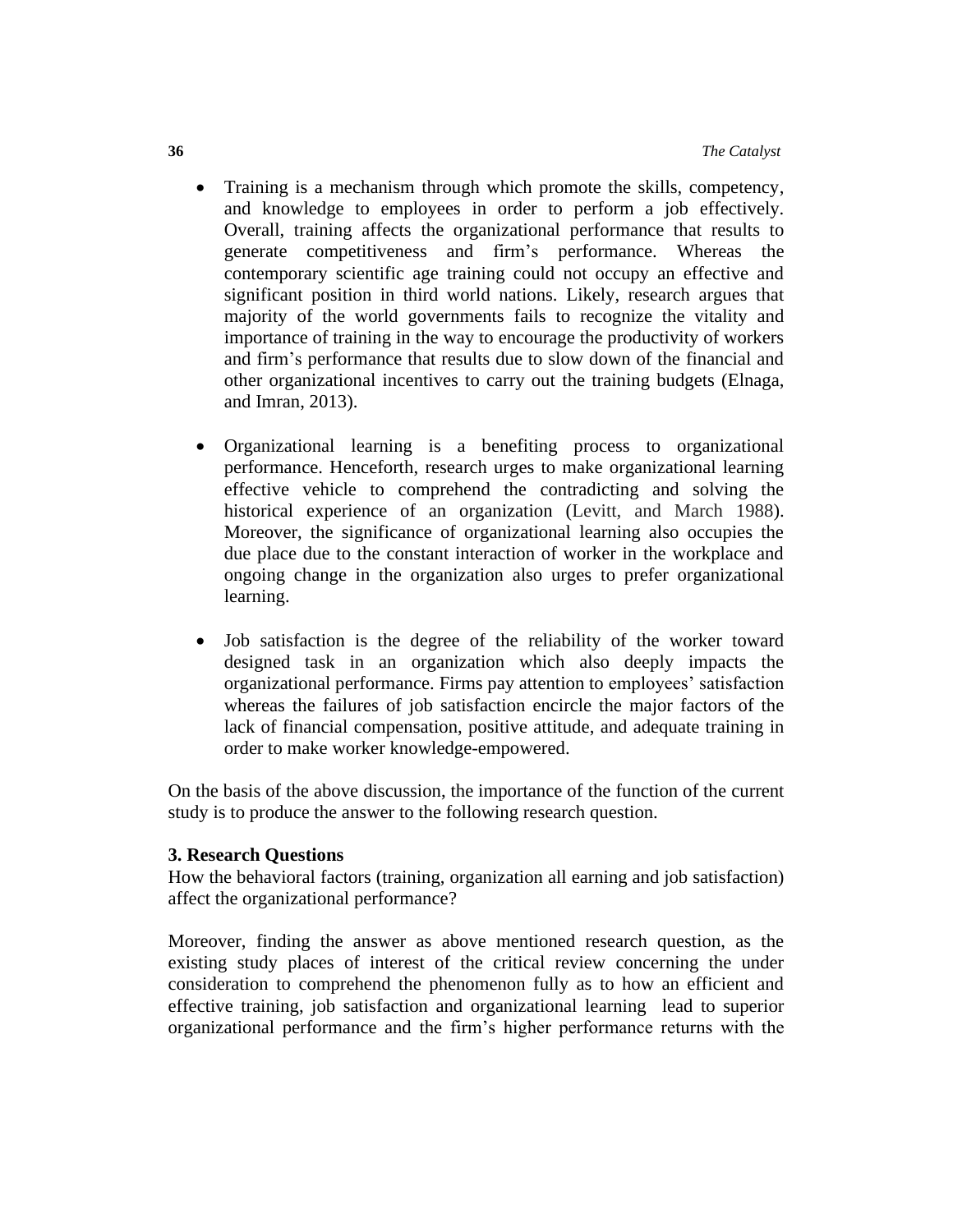achievement of the set task of organization and productivity and development of workers in the work atmosphere via managing effective training schemes.

# **4. Research Objectives**

Through the significant literature review of various scholarly studies, books, periodicals, and reports, concerning the topic under consideration as the effect of training, organizational learning and job satisfaction on the organizational performance, following objectives could be discussed.

- To highlight the meaning, importance of training and its association with organizational performance.
- To identify the meaning, and significance of organizational learning and its association with the organizational performance.
- To show, the relationship between job satisfaction and organizational performance and elaborate on the meaning and significance of job satisfaction.

# **4. Literature Review**

The given section gives an overview of the extant literature on organizational learning, training, job satisfaction, and organizational performance. It highlights the previous literature of early scholars on the relationship between aboveproposed variables in this study. The earlier studies assist to organize the conceptual framework model and existing developed literature presents the meaning and significance of each proposed determinants besides their relationship with the chief dependent variable. Moreover, it is urged the coming researchers to apply the prevailing conceptual model for an empirically oriented study as well.

# **4.1 Training**

Training is a process of learning in an organization for employees in order to enhance the performance and productivity of the organization. Moreover, training is a systematic process for acquisition and knowledge development, skills and attitude essential for employees to deliver their task or job adequately in order to progress the performance in the environment of a job (Prasad, et al., 2019; Goldstein, 1993). Training is being considered to get the better organizational performance and the cornerstone of management via inculcating the skills, knowledge, and capabilities (Prasad, et al., 2019). The resource-based on the knowledge viewpoint maintains to support the prevailing idea. According to these points of view, the chief sources of competitive benefit for the organization are its resources of intangible nature (Goldstein, 1993; Barney, 1991). The provision of useful training and programs concerning development are being expected for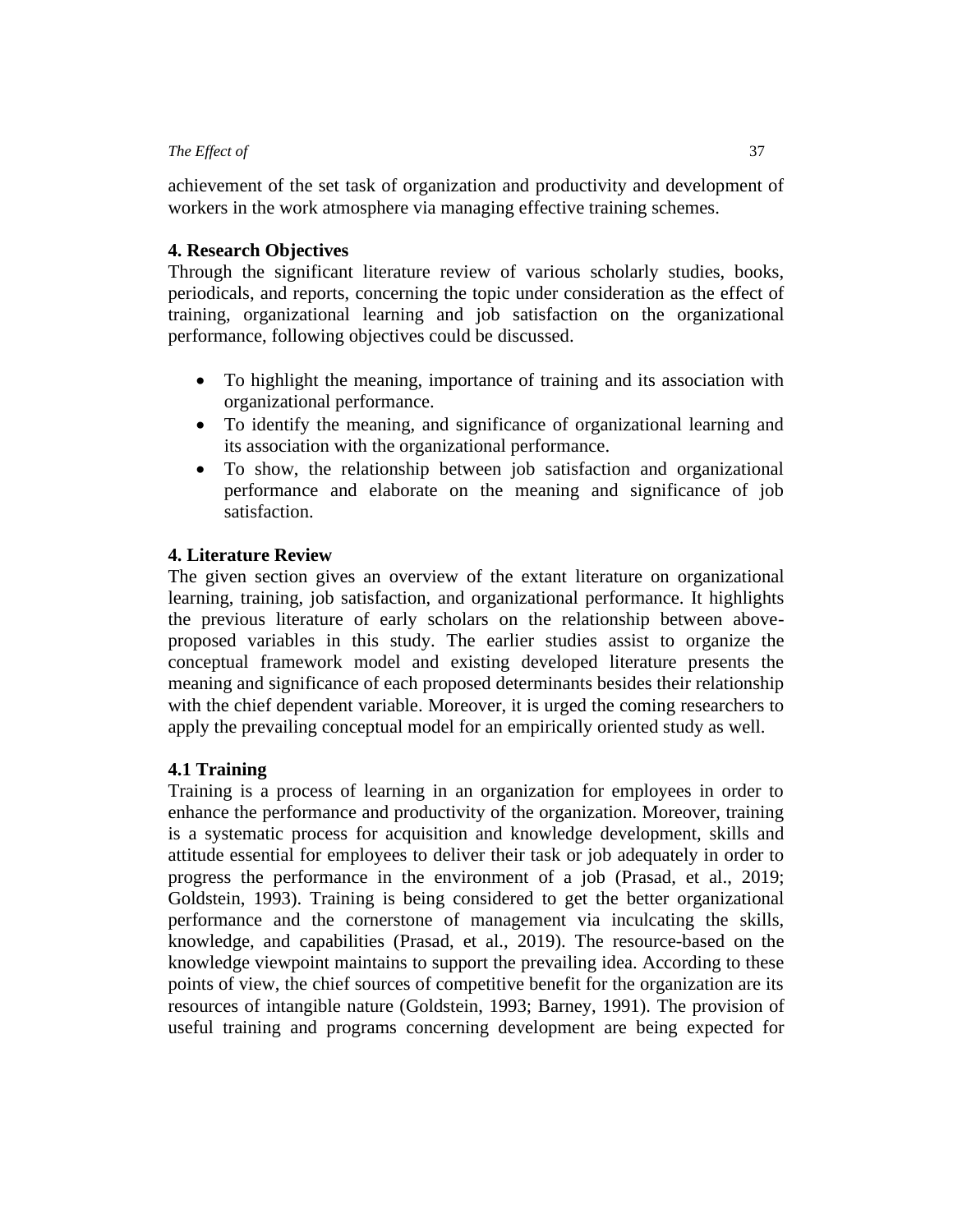improving the performance of employees. Training refers to bridge the gulf between the existing standard performance and the required performance (Prasad, et al., 2019). Training might be provided via diverse approaches such as on the mentoring and coaching, peers' cooperation and participating by subordinates. Facilitation is provided to employees by teamwork to vigorously participate in the work and creates improved performance, thus progressing organizational performance.

Training programs advance employees and assist the firm to make sure the best use of their human resources in their better way in order to achieve competitive advantage. Consequently, it appears to be obligatory by the organization to chart out for such type of training programs for the employees of an organization to increase their competencies and abilities that are required at the workplace (Prasad, et al., 2019; Jie and Roger, 2005; Goldstein, 1993).Training progresses the employees' competence and sharpens their ability thinking and the faculty of creativity due to acquiring better decision in the required time and in an appropriate form of productivity (Elnaga,et al., 2013). Furthermore, it also facilitates employees to face with the customer in the form of an effective nature and provide responses to the complaints timely. Training ensures to build up selfefficacy and effects in the performance of a superior characteristic on the job through the replacement of the traditional weaknesses by effective and efficient work interrelated practices (Prasad, et al., 2019). In this perspective, training leads a powerful role to assist the organization to achieve the basic targets and empower the employees via knowledge, skills and overall development.

# **4.2 Organizational Learning**

The idea of organizational learning (OL) occupies a short history that pursues the significant focus and appropriate attention through earlier several decades. Researchers are undecided regarding the definition of organizational learning and different scientists have defined organizational learning differently. The remote definition given by the researcher to define organizational learning is the process of correction and detection of errors (Argyris, and Schon, 1978). However, in the last decade of  $20<sup>th</sup>$ -century researchers define it the capability to create and disseminate knowledge and adaptable behavior of the organization (Oh, 2019).The concept of organizational learning is impregnated with extensive literature (Oh, 2019; Huber, 1991; Argyris, and Schon, 1978). However, despite the development and growth in the domain of organizational learning since the 1990s, yet there are shortages regarding reliable and aggregate work. The study conducted by the researchers to develop the theoretical model of organizational learning of 41 framework attempts to better understanding of term organizational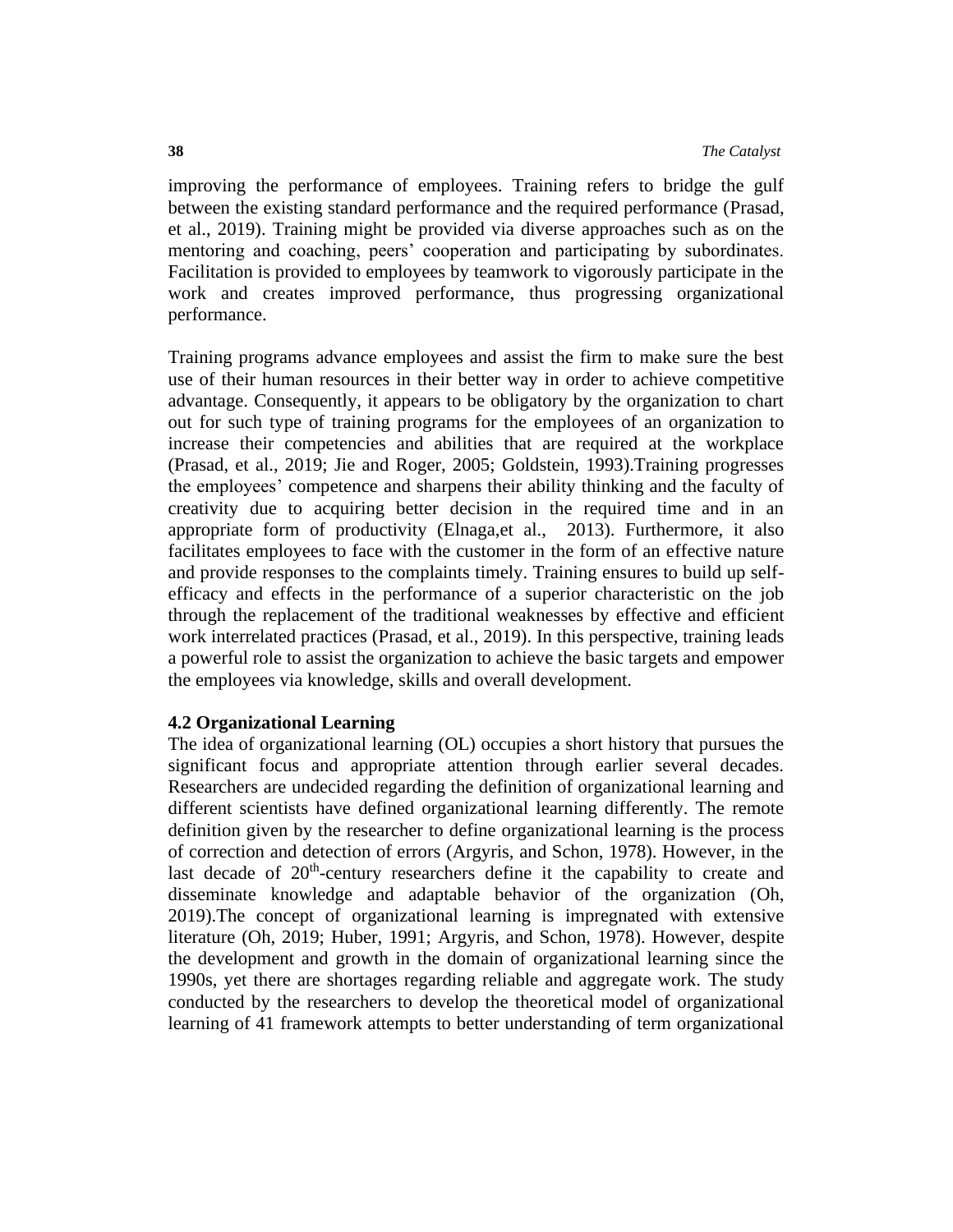learning and to create a strong link between learning and strategy (Elnaga,et al., 2013; Argyris and Schon, 1978). The concept of organizational learning (OL) encircles the multi-disciplinary background which has been extensively applied to encompass the process of the transition of knowledge and capability. Researchers argue the basic challenge is the strain between integrating and learning and implementing what has been learned. Handling this strategic strain is serious for firms. The organizational learning framework is related to a process to workers socializing in the organization in order to initiate a productive work environment via adaptation of innovative techniques and skills.

Organizational learning is the process to possess the progression and sequence from one level to another and it is also an organizational capability to learn (Oh, 2019). The processes spillover from level to another level, every process does not occur at a different level. For example, an institution is a unique organizational process, yet it may occur within an individual or group, but the recognition comes from within an organizational level. The individual is not the institute. This is a unique organizational attribute that individuals do not possess. Similarly, interpreting does not belong to organizations. Interpreting is associated with decontaminating and emerging intuitive visions.

#### **4.3 Job Satisfaction**

Over the last five decades, the term job satisfaction has been extensively studied in organizational and management research. Job satisfaction has been measured and defined both as a concept with multiple dimensions or facets and as a global construct (Jaworski, et al., 2018; Locke, 1970). Job satisfaction is a tendency of employees' attitude towards the job (Jaworski, et al., 2018). While other scientists have debated that in the domain of organizational literature job satisfaction has been unclearly defined, most researchers' pay attention to satisfaction in the form of an emotional or affective reaction to an individual's job or as an approaches an employee's holds about one's job.

There is deep relevancy between job satisfaction and performance that results because of satisfaction via performance. Moreover, in many discussions of job satisfaction, the definition of satisfaction as an affective reaction and as an attitude is not seen as inconsistent (Locke, 1970). In a broad perspective, the definition of job satisfaction is said to be as a perception of a worker's satisfactory and reliability towards one's job. There are a number of researchers who have examined the links between job satisfaction and several organizational factors in order to investigate the performance of a firm. For instance, many organizational researchers have examined the association between organizational commitment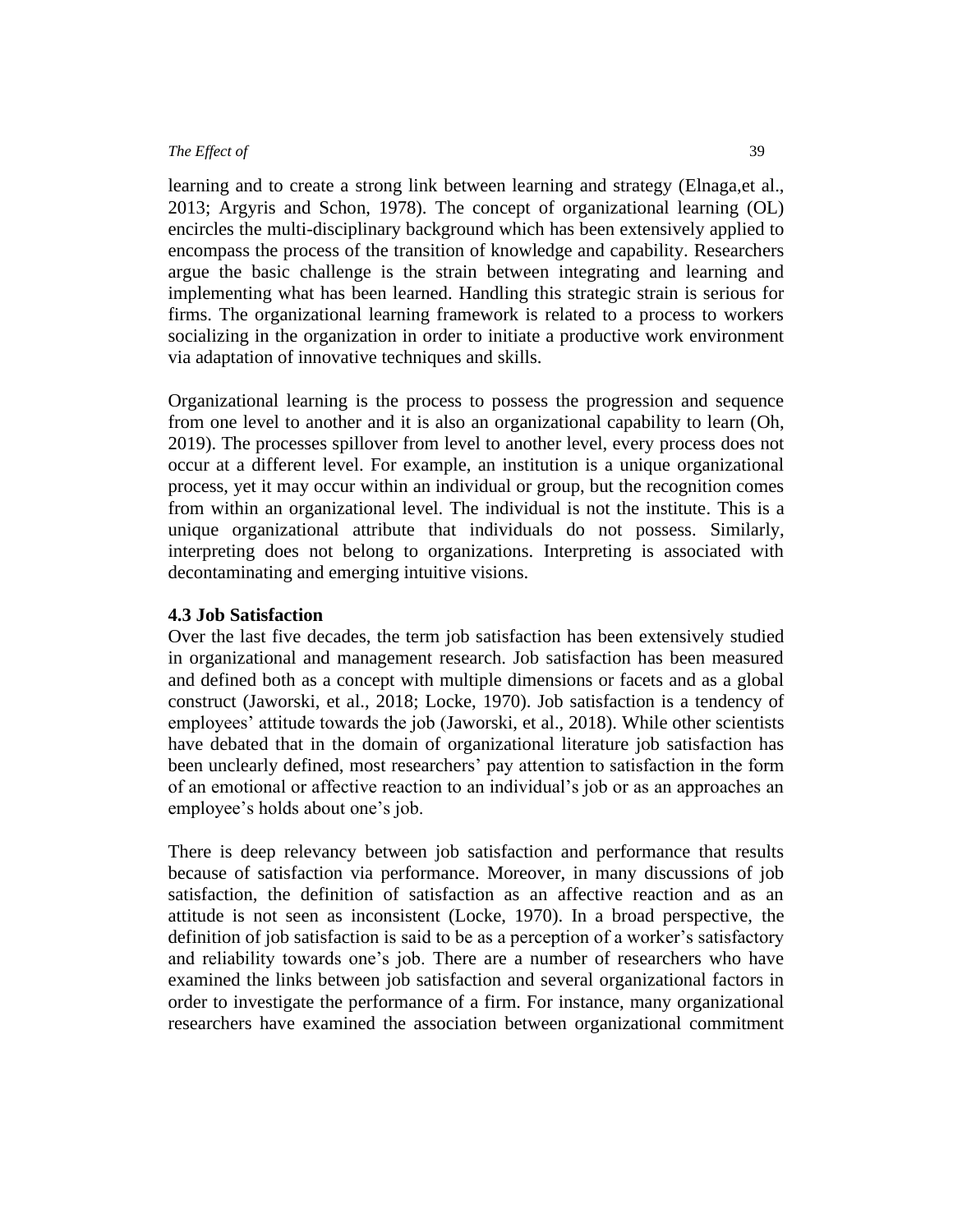and satisfaction (Jaworski, et al., 2018; Lok 1970). Other researchers investigate the association between job performance and satisfaction and organizational level and management practices (Burke, 1995; Locke, 1970).



#### **4.4 The Association between Training and Organizational Performance**

Training is considered to generate a productive workforce that results to improve organizational performance. There are a number of studies that sustain the relationship of training and organizational performance with a certain modification of language which highlights the organizational outcomes or performance based on the training of public employees (Owens 2006; Huang, 2001). The relationship between the proposed constructs as training and job performance encompasses the productivity of the firms via the development of employees' skills. The prevailing idea is being supported by the knowledge perspective and the resource-based literature view of the organization. In the viewpoint of Barney, (1991) the chief sources of an organizational competitive advantage are its abstract, and skilled human resources. In this way, these human resources, in specific skills, attitudes and human knowledge are spotlighted to be a chief agent of organizational success. Though certain practices of human resource management are concerned with the development of the prevailing resources, training is to believe as the central activity in order to achieve, skilled, qualified, flexible, and organized the employees in a good manner (Velada, and Caetano, 2007; Barney, 1991). The organization's human capital enables the formation of trained employees consequently, it improves firm performance and makes easy to achieve the common goal.

Training and development schemes need to encourage the competency of employee's performance to carry the tasks in hand and the quality organizational environment depends on the worker's experience (Prasad, et al., 2019). The current accrued of human capital stock can be productive and it gives a powerful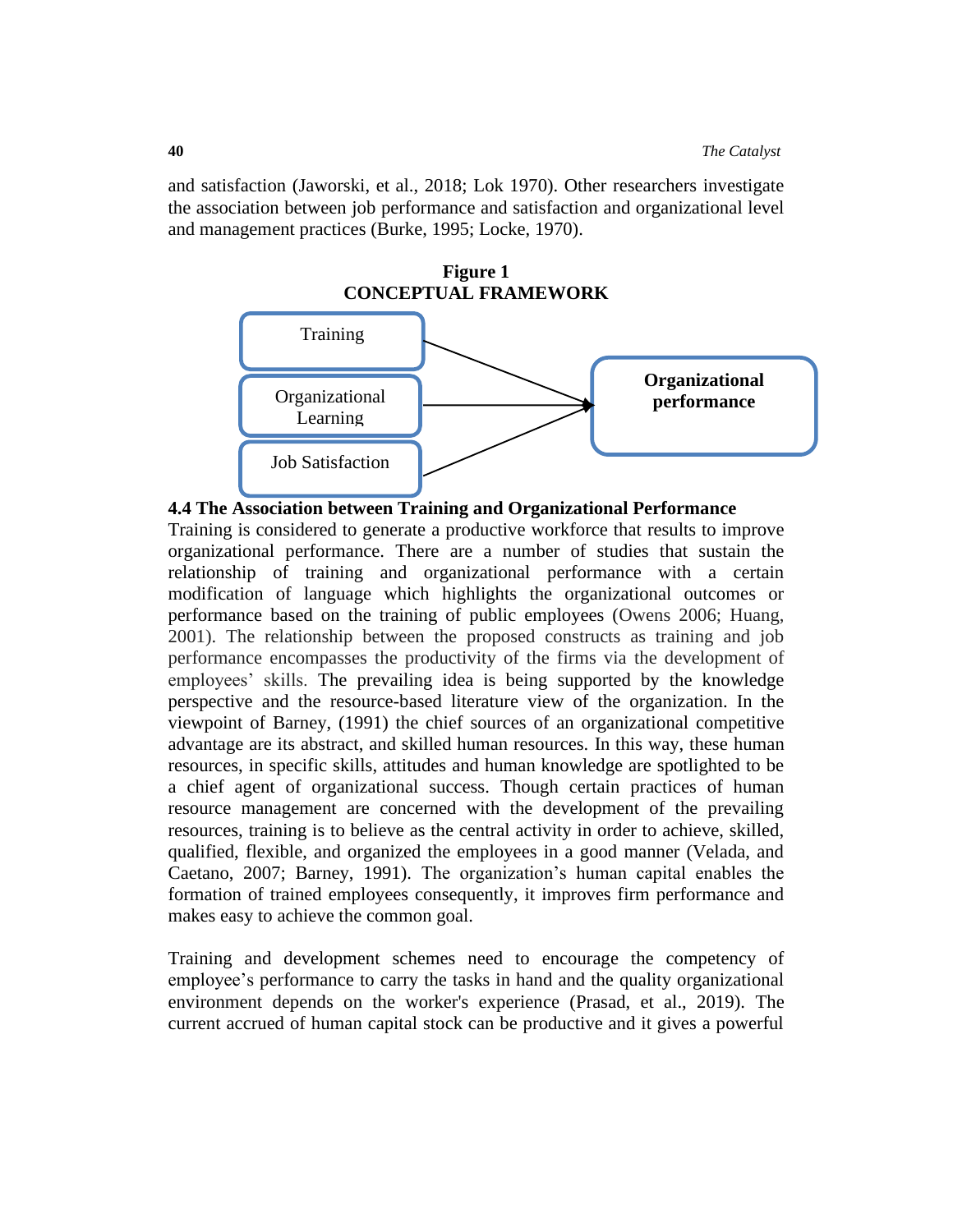incentive and opportunities for additional investment in the formation of the productive workforce, thus it requires to encourage attention to the selfsupporting nature in the growth of the individual via empowerment of knowledge and development of human capital and training (Velada, and Caetano, 2007; Kraiger, 2003). Hence, it is the provision of skills of employees to boost up his/her confidence to avail the workplace in order to achieve the common goal of the organization.

A range of studies of empirical nature has scrutinized the relationship between training and organizational performance. The majority of these studies findings reveal that training has a positive and significant effect on the organizational outcome (Prasad, et al., 2019; Malik, and Kanwal, 2018; Faems et al., 2005). Presented literature gives evidence of clear impacts of the training pertaining to the employee's performance. Numerous studies have continued by considering at performance in particular employees performance in the form of an organizational goal in which training plays a cornerstone role (Prasad, et al., 2019; Faems et al., 2005). Training has been justified for creating the improvement of performance related to the advantages of an individual and organization level to influence the performance of employees positively by means of the growth of employee skills, knowledge, competencies, behavior, and ability (Velada, and Caetano, 2007; Faems et al., 2005). Training leads to financial crises to some extent that becomes expensive for an organization. Therefore, several researchers argue and investigate to connect the training negatively to some constructs of financial performance and its expensive nature (Faems et al., 2005). Despite it, there are positive consequences of training in the way of organizational performance. Henceforth, existing literature believes that there are positive linkages between organization performance and training.

# **4.5 The Relationship between Job Satisfaction and Organizational Performance**

Job satisfaction implies a feeling of fulfillment or satisfaction that an individual borrows from their job. Moreover, job satisfaction is the employees' attitudes or standpoint in various features regarding their jobs their organizations and their careers (Malik, M. S., & Kanwal, M. (2018). There is the number of studies which develops the association between the independent factor jobs satisfaction and organizational performance that highlights the impact of jobs satisfaction of employees toward organizational outcome (Bakotić, 2016). In the prevailing study, the researchers revised studies concerning job satisfaction to organizational performance and other outcomes (Jaworski, et al., 2018; Malik, and Kanwal, 2018;Bakotić, 2016; Schleicher, et al., 2004). One of the purposes of the current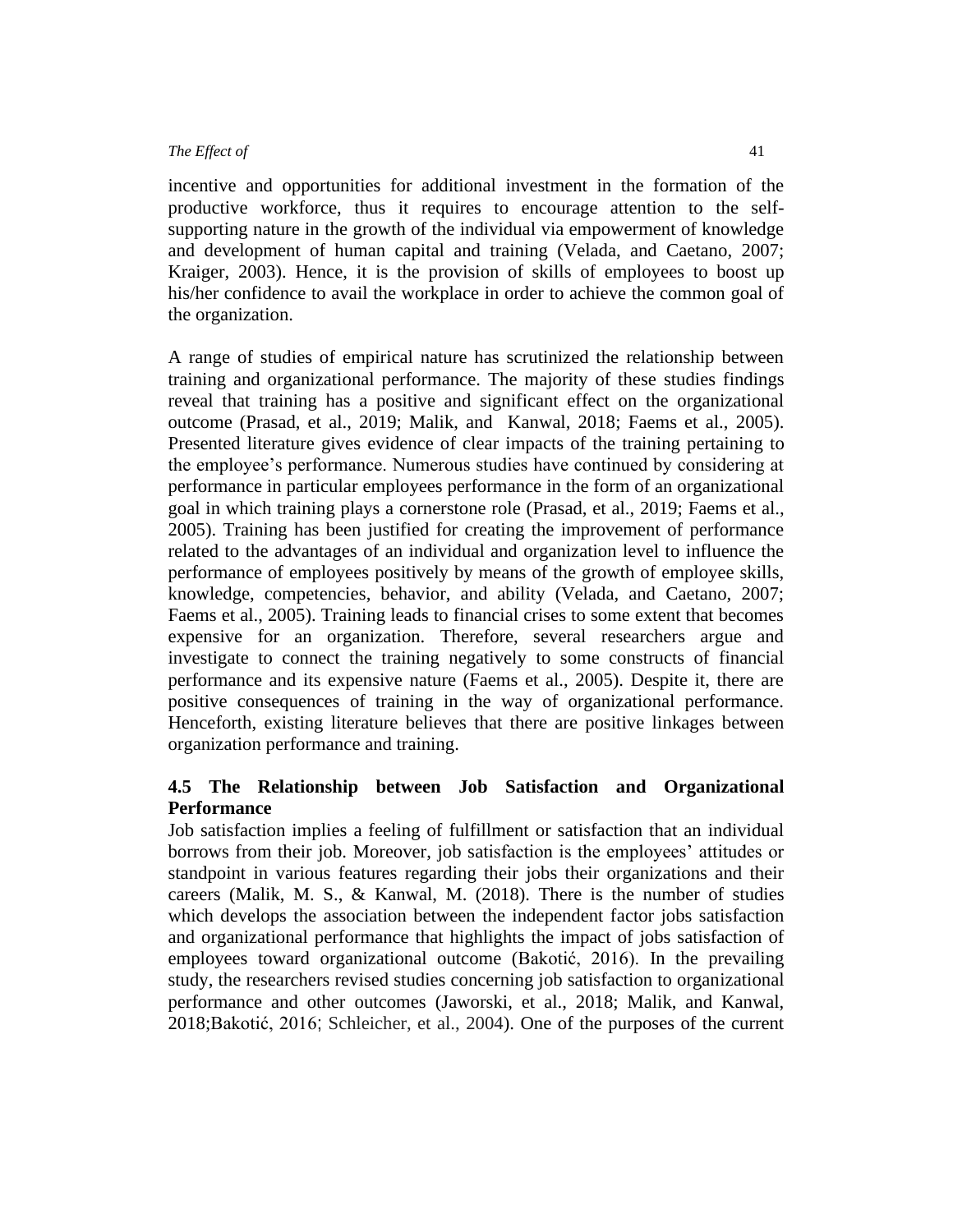conceptual study is to observe the position of literature concerning the linkages between job satisfaction and organizational-performance (OP). The literature varied greatly in their direction and, to some range, in the confidence they conveyed relating the satisfaction performance association. The linkages between job satisfaction and organizational Performance have been valued in organizational psychologist and organizational industrialist (Judge, et al., 2001). The study conducted by researcher revealed that there are not stronger links between job satisfaction and organizational performance (Brayfield, et al., 1955). The main review was to concern a strong call for theoretical inquiry between the association of job satisfaction and organizational performance.

It has been recommended that mood comes up in the form of a positive effect that relates to job satisfaction while the study conducted by a research revealed that performance emerges through attitude (Judge. et al., 2001). Moreover, job satisfaction leads to organizational performance is a debatable investigation of scholars to know about it. Hence, one of the reasons prevail that why job satisfaction might influence organizational performance is because of individuals which are motivated relating jobs who are expected to be in sound moods at the workplace, in this return it makes easy the job performance in numerous ways, including generating motivation, solving problem, and additional processes (Judge., et al., 2001). Turning to the organizational performance and satisfaction relation, it has been recommended by research that the possibility is to increase the performance and pay through quality training (Prasad, et al., 2019).Financial assistance helps employees in the way to promote job satisfaction and it can be more product-oriented to organizational success. Therefore studies organized by researcher substantiate that positive association emerges between job satisfaction and the organizational performance (Schleicher, et al., 2004; Judge, et al., 2001). Moreover, job satisfaction relies on the satisfactory of an employee in an organization that decides workers investment of human capital and achieving the common goal of the firm. Henceforth, job satisfaction exists because of worker feelings that how fine he/she is in an organization and is linked with selfperception of needs to be fulfilled through work.

## **4.6 The Association between Organizational Learning and Organizational Performance**

The research sustains the relationship of organizational learning and organizational performance with a certain modification of language to highlight the organizational outcomes or performance based on the learning in the organization by the public employees (Anit, and Naamneh 2019). In the literature of management, studies reveal the significant role of organizational learning that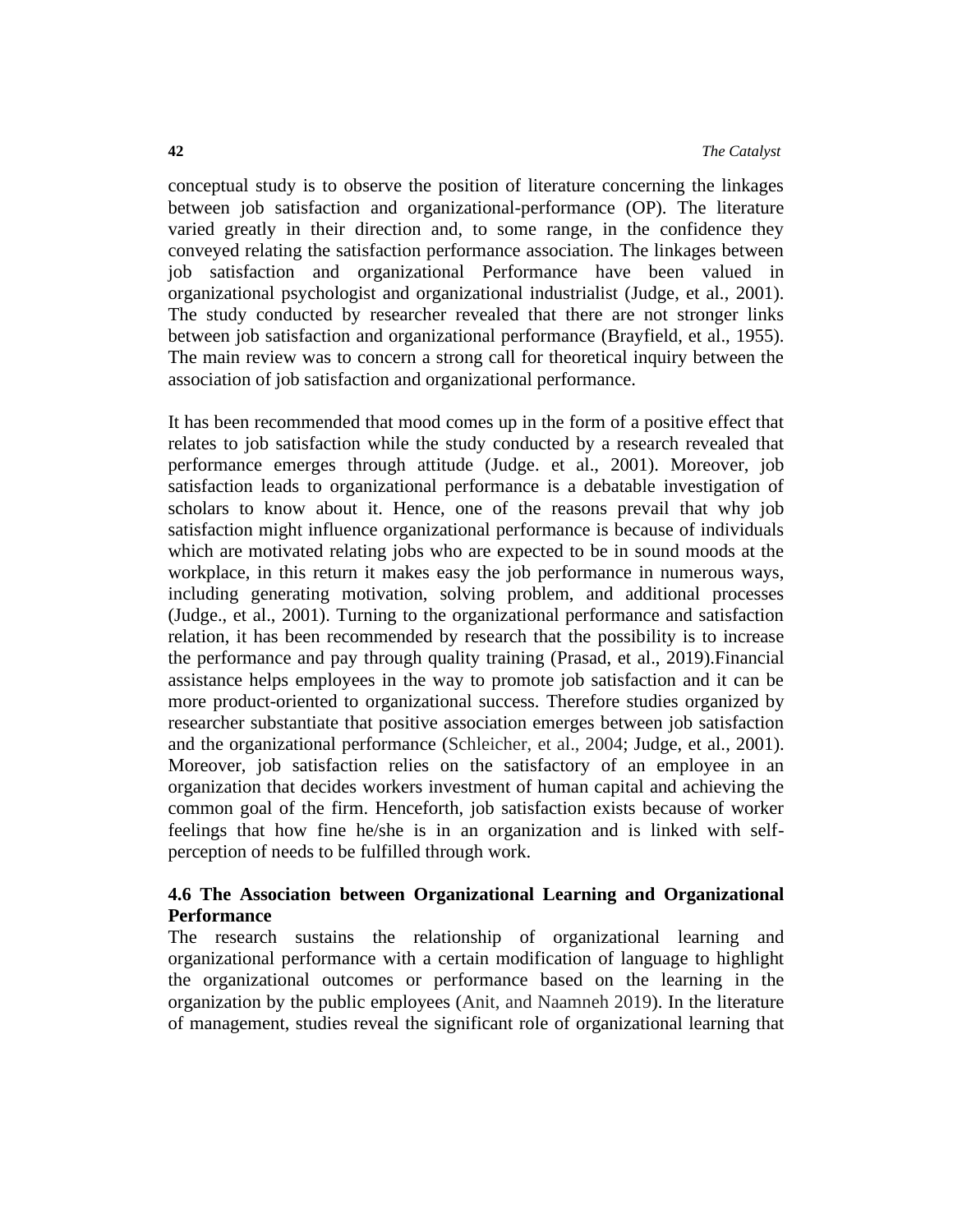gives an improving service in an organization's performance and it also possesses the massive influence or impacts on the organizational performance (Oh, 2019; Brockm and Morgan, 2003). Since the last three decades the literature in the domain of organizational learning has speedily to be grown (Huber, 1991). Organizational learning is the socializing mechanism by which the organizations promote the progress of innovation and visions from the general practices of the individual in the firm, and empower employees to develop the organization's capabilities (Huber, 1991). Organizational learning makes an organization stable to develop a competitive environment to launch a productive working atmosphere and it stimulates to achieve the organizational common goal. It is due to organizational learning firms becomes a base for obtaining a stable, competitive advantage and a significant construct in the way for the improvement (Brockm and Morgan, 2003; Huber, 1991).

The firms possess the ability to learn to rely on a good opportunity to detect events and tendencies in the market, (Tippins, and Sohi 2003). As an outcome, learning organizations are always easy and speedier to counter to emerging current problems than rival organizations which make organizations able to sustain competitive advantages of long-term. There are a number of studies which give substantiation of a positive relationship between organizational learning and organization performance. Such as, (Tippins, and Sohi, 2003; Huber, 1991) discover that learning orientation possesses a significant impact on organizational performance. Further various studies also apply a cultural assessment of learning, which has preserved related out comes (Tippins and Sohi, 2003). The study conducted by the researchers (Tippins and Sohi, 2003; Huber, 1991) also gives verification regarding the positive relationship between organizational learning and organizational performance, but they pay attention to represent the stocks of three learning levels such as organization, group, and individual. However, there are merely rare studies paid attentions on the organizational learning process to highlight the five stages in the organizational learning to bring distinguishing within the process of organizational learning for instance procedural memory, information dissemination, information acquisition, declarative memory and shared interpretation, which possess a considerable positive effect on the organizational performance (Tippins, and Sohi 2003; Huber, 1991). Organizational learning provides strong support in order to create healthier performance in an organization.

Finally, knowledge management gives the role of mediating in the way of a relationship between the culture of the organization, strategy, structure, and effectiveness of the organization. There are various empirical studies that provide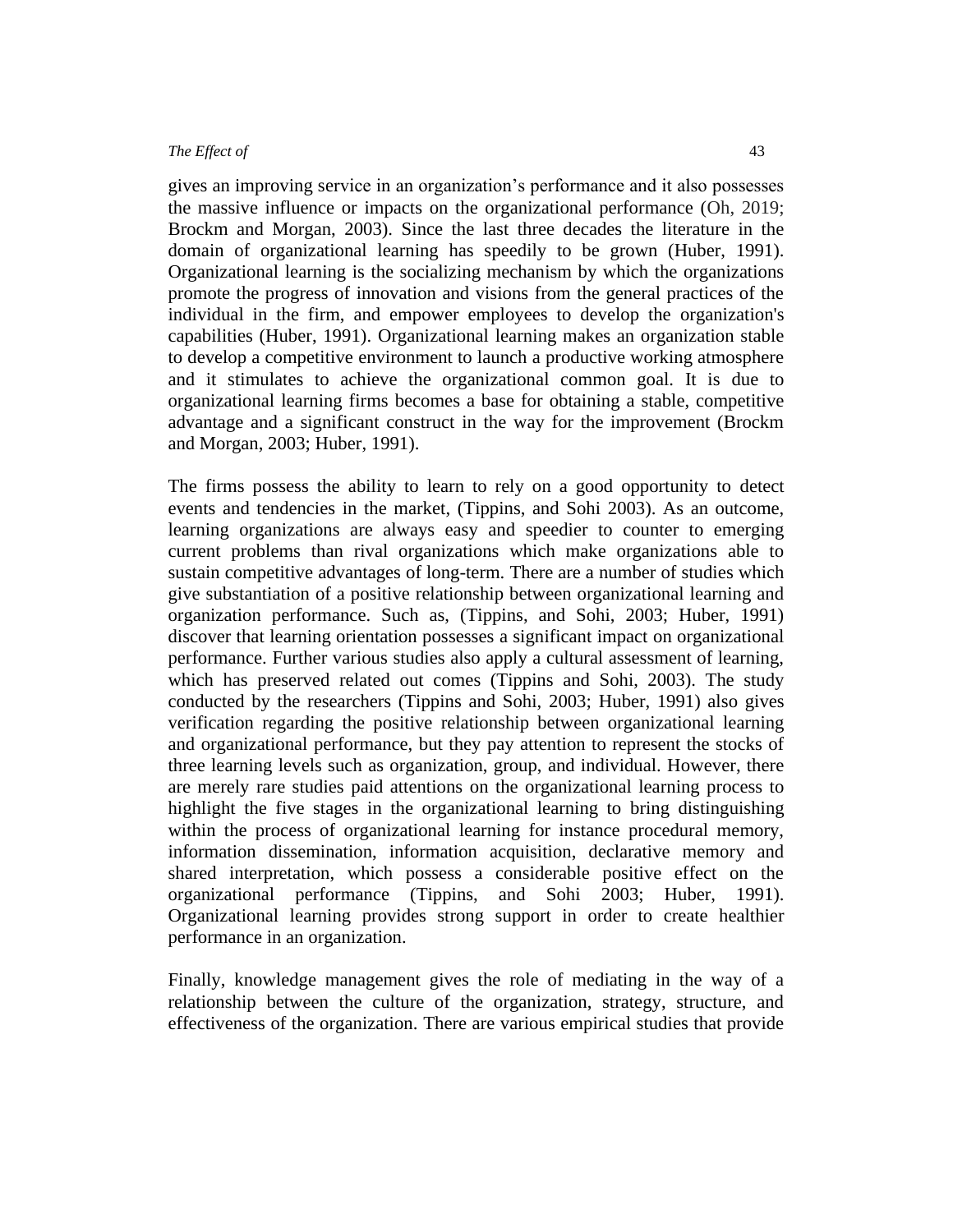reliable theory and give proof that enhance the relationship of positive nature between organizational performance and organizational learning. However, such conclusions of the above literature reviews are not conclusive, whenever it is very different in their measures and samples for both organizational learning and organizational performance. Consequently, additional research would be a key interest for research scholars in this regard.

### **5. Research Methodology**

The existing study is based on exploratory research as it solely assists to analyze the literature of the diverse studies in order to consider the relationship between training, job satisfaction, organizational learning, and organizational performance. According to the researcher, [Patricia,](https://en.wikipedia.org/wiki/Patricia_M._Shields) and Rangarjan, (2013), exploratory research is conducted on the basis on a problem which is not clearly defined and studied, proposed to develop main concern, build up operational definitions and get better the final research design. The prevailing research effort will give out services by means of assisting for acquiring useful knowledge and information concerning the area of the subject. By envisaging the extant literature topic is the consideration to be theorized, and it pursues the discussion and formulation of the proposition that can assist enlighten and debate certain ways to understand the impacting factors on the organizational performance. As argued by the research one troublesome assignment by means of all research cannot be collect or somewhat produce extra surplus data, other than to interpret and come together what is previously there and formulate some sense out of it (Gummesson 2002). We submit to such assertion and develop initiatives to develop the majority out of the approaching we can acquire from the prevailing literature to concentrate on the occurrence under study.

## **6. Researchers Viewpoints and Suggestive Aspects**

On the basis of the reviewing of the literature concerning the study, the researcher came to comprehend that proposed variable of the study deep show significant relation with organizational performance as earlier scholarly studies also supported the argument. Moreover, training is ignored in the third world nations but it possesses the deep significance regarding the development of worker as to be more empowered via knowledge and skills. In short, training is preferred to correct the management dilemmas and it will assist to decide the reasons behind the poor performance of the worker.

The job satisfaction and organizational learning are the important determinants to lead and boost up the firms' performance and earlier studies maintained the positive association of these factors with organizational performance. The loss of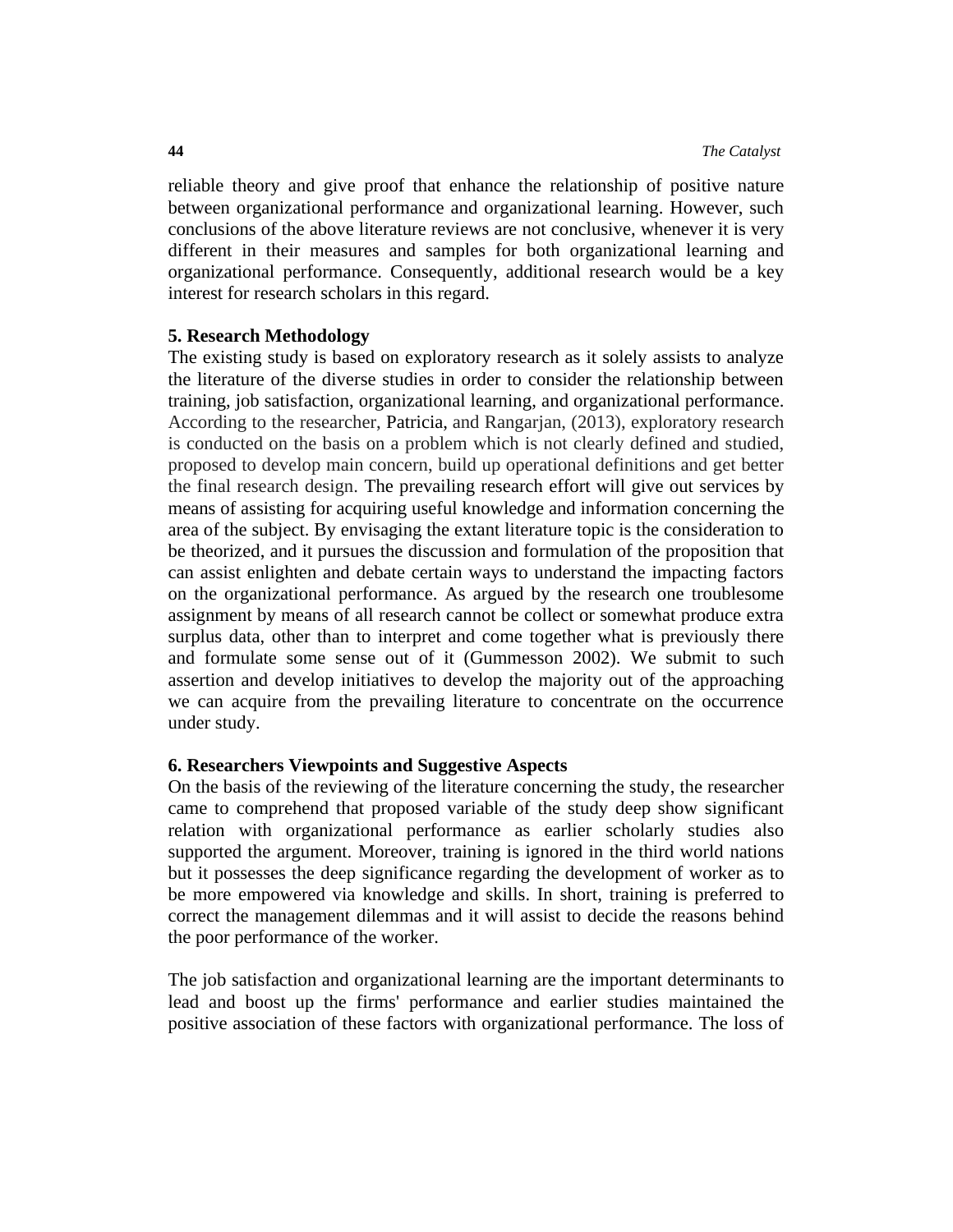the reliability of worker and poor learning in the organization make a difficult scenario to an employee to adjust with the changing condition in the organization and decline the workers' confidence in order to invest his/her initiatives in the best interest of the firm. The searchers' guidance urges to stimulate the training, promote job satisfaction and organizational in order to ensure the performance in an organization. In this regard, employees development and evaluation can be materialized via training which mobilizes the ability, standards, knowledge, and skills whereas job satisfaction and organizational learning can allow the emergence of effective management and motivational approach of workers in an organization.

#### **7. Conclusion**

The key purpose of this study aims to highlight the effect of organizational learning, training and job satisfaction on the organizational performance. It argues the training and job satisfaction to plays a catalyst role in the way of organizational performance in order to achieve the envisaged target of the firm. The chief objective of training indicates the employees' attainment of experiences, skills and other mode of human capital. The attitude and innovative mode of doing is the feedback of training and organizational learning to affect the performance of an organization. Particularly training develops ability, skills, and competency, which ultimately improve organizational productivity and employee performance. The implementations of numerous training programs in various organizations boost up the employees' human capital which can enable them to attain an effective performance mechanism to meet targets of organizations. Job satisfaction has a deep effect on the performance of an organization due to the totality of a tendency of employees' satisfaction with the work whereas organization learning enlightens a worker concerning changing circumstances in the work atmosphere via learning innovative techniques. Resultantly, organizational performance increases the level of productivity, degree of innovativeness, which ultimately ensures organizational targets to be achieved. Like all earlier studies, the prevailing study also possesses some unavoidable limitations. First, this study is a conceptual study, encompassing the behavioral factors and exploratory research. Second, this study is not empirically tested, so based on investigation facts result may vary from concept present in this study. This study model provides an understanding of how satisfaction, learning, and training may affect firm performance. Finally, further research is required in order to develop a measurement scale to test the model and quantify the influence of the factors on the performance of an organization.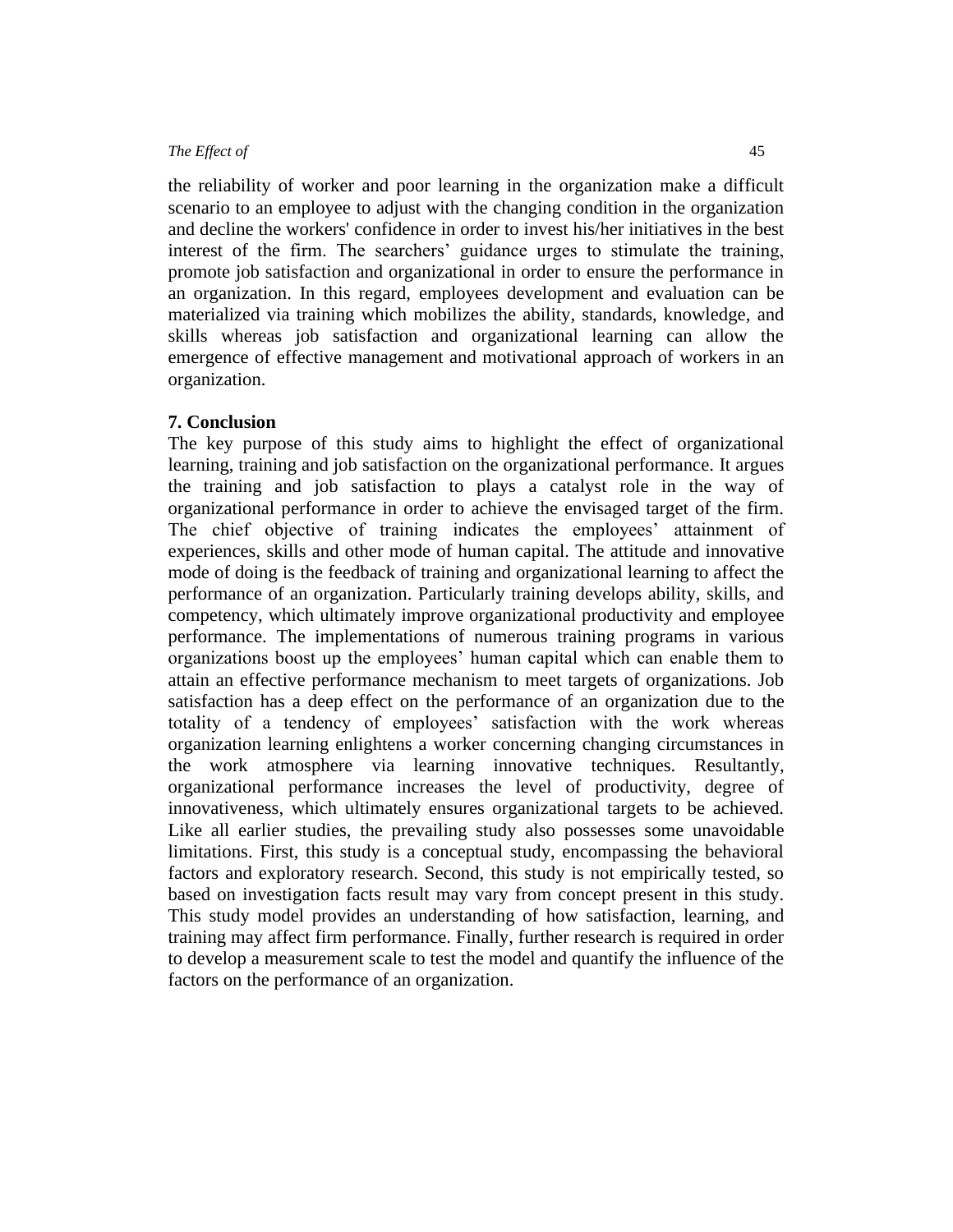#### **References**

Argyris, C., & Schon, D. (1978), Organizational learning: Atheory Of Acton Perspective Reading; mass: adison-Wesley.

- Bakotić, D. (2016), Relationship between job satisfaction and organizational performance. *Economic research-Ekonomskaistraživanja*, *29*(1), 118-130.
- Barney, J. (1991), Firm resources and sustained competitive advantage. *Journal of management*, *17*(1), 99-120.
- Brockman, B. K., & Morgan, R. M. (2003), The role of existing knowledge in new product innovativeness and performance. *Decision sciences*, *34*(2), 385-419.
- Elnaga, A., & Imran, A. (2013), The effect of training on employee performance. *European Journal of Business and Management*, *5*(4), 137-147.

Faems, D., Van Looy, B., & Debackere, K. (2005), Inter organizational collaboration and innovation: Toward a portfolio approach. *Journal of product innovation management*, *22*(3), 238-250.

- Gummesson, E. (2002), Total Relationship Marketing: Marketing Management, Relationship Strategy and CRM Approaches for the Network Economy, 2nd ed., Butterworth Heinemann, Oxford.
- Huang, Tung-Chun. "The relation of training practices and organizational performance in small and medium size enterprises." *Education+ Training* 43, no. 8/9 (2001): 437-444.
- Huber, G. P. (1991), Organizational learning: The contributing processes and the literatures. *Organization science*, *2*(1), 88-115.
- Jaworski, Caitlin, Swathi Ravichandran, Aryn C. Karpinski, and Shweta Singh. "The effects oftraining satisfaction, employee benefits, and incentives on part-time employees' commitment." *International Journal of Hospitality Management*74 (2018): 1-12.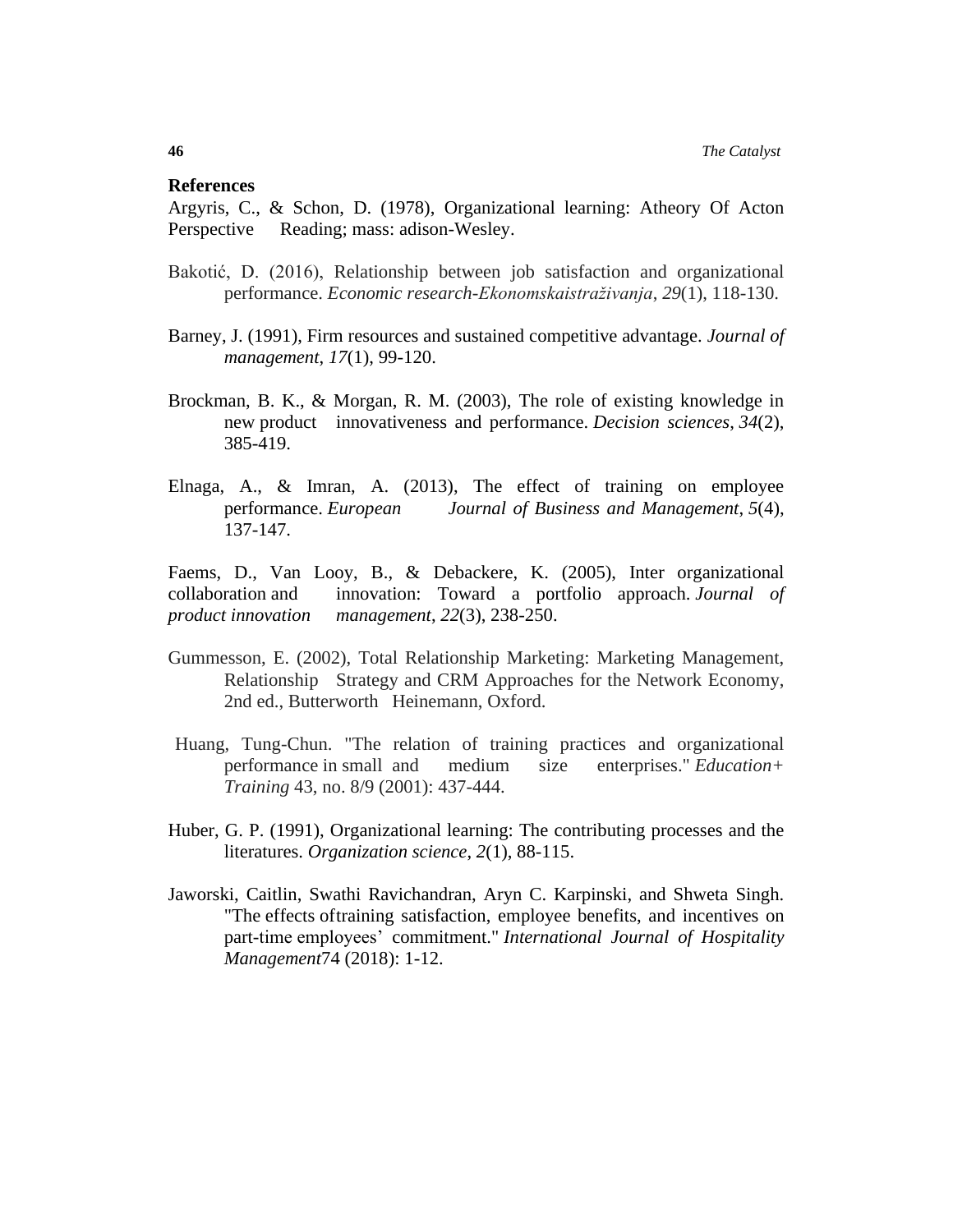Judge, T. A., Thoresen, C. J., Bono, J. E., & Patton, G. K. (2001), The job satisfaction–job performance relationship: A qualitative and quantitative review. *Psychological bulletin*, *127*(3), 376.

Kraiger, K. (2003), Perspectives on training and development. *Handbook of psychology*, 171 192.

Levitt, B., & March, J. G. (1988), Organizational learning. *Annual review of sociology*, *14*(1), 319-338.

Locke, E. (1970), "Job satisfaction and job performance: A theoretical", *Organizational Behavior and Human Performance,*  DOI.org/10.1016/0030-5073(70)90036-X

- Malik, M. S., & Kanwal, M. (2018), Impacts of organizational knowledge sharing practices on employees' job satisfaction: Mediating roles of learning commitment and interpersonal adaptability. *Journal of Workplace Learning*, *30*(1), 2-17.
- Oh, S. Y. (2019), Effects of organizational learning on performance: the moderating roles of trust in leaders and organizational justice. *Journal of Knowledge Management*, *23*(2), 313-331.

Owens Jr, P. L. (2006), One more reason not to cut your training budget: The relationship between training and organizational outcomes. *Public personnel management*, *35*(2), 163-172.

- Prasad, T. S., Siddhardha, D., & Lakshmi, P. M. (2019), An empirical study on training quality and its effectiveness on organizational development. *Fifi-2019*.
- Rouiller, J. Z., & Goldstein, I. L. (1993), The relationship between organizational transfer climate and positive transfer of training. *Human resource development quarterly*, *4*(4), 377-390.

Schleicher, D. J., Watt, J. D., & Greguras, G. J. (2004), Reexamining the job satisfaction Performance relationship: The complexity of attitudes. *Journal of Applied Psychology*, *89*(1), 165.